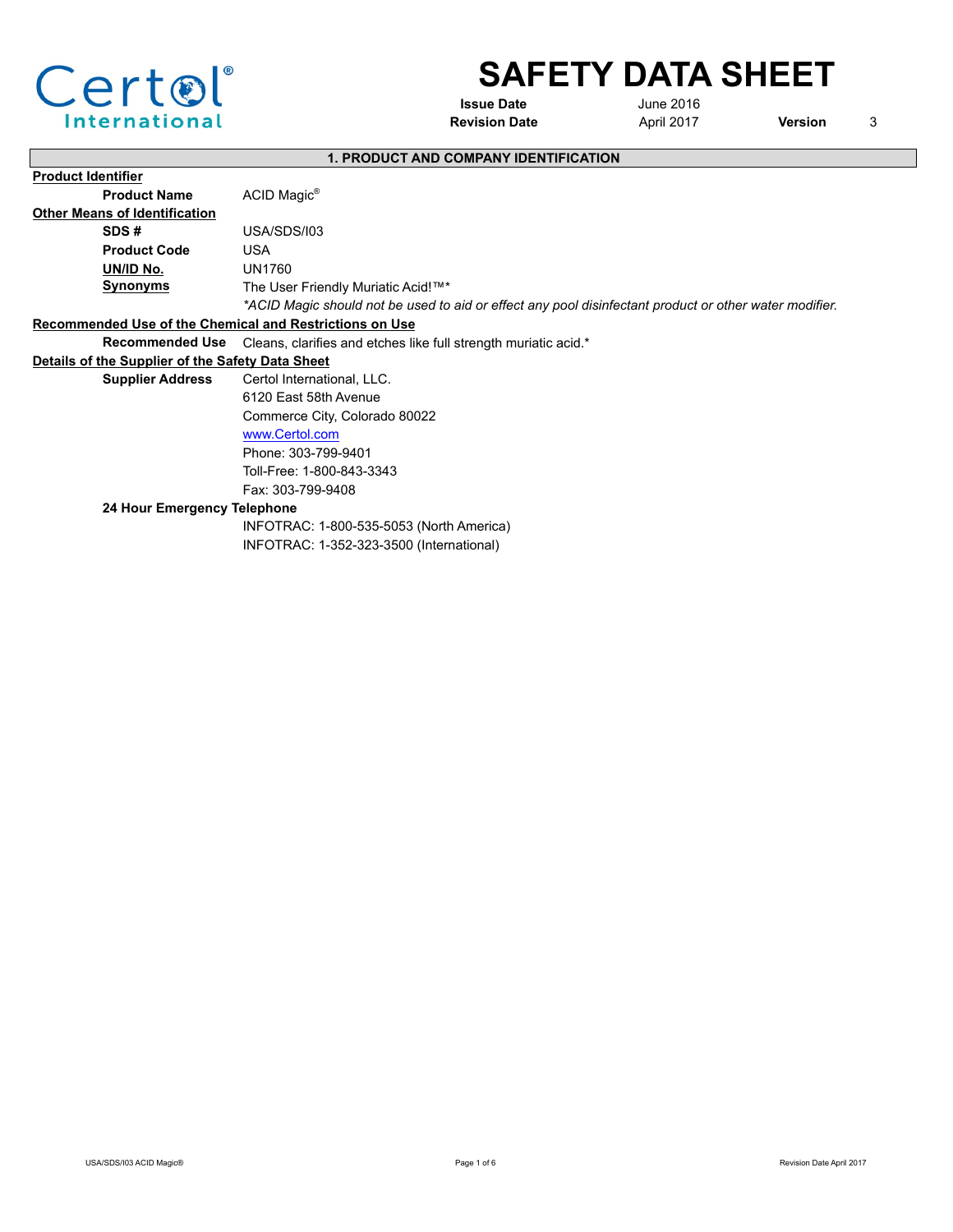## **2. HAZARDS IDENTIFICATION**



#### **Classification**

|                    | Corrosive to Metals                              |                  |                                           | Category 1                                                                                   |  |
|--------------------|--------------------------------------------------|------------------|-------------------------------------------|----------------------------------------------------------------------------------------------|--|
|                    | AcuteToxicity-Oral                               |                  |                                           | Category 3                                                                                   |  |
|                    | Specific Target Organ Toxicity (single exposure) |                  |                                           | Category 3                                                                                   |  |
| <b>Signal Word</b> |                                                  |                  | Danger.                                   |                                                                                              |  |
|                    | <b>Physical &amp; Chemical Hazards:</b>          |                  | May be corrosive to metals.               |                                                                                              |  |
|                    | <b>Health Hazards:</b>                           |                  | May cause respiratory irritation.         |                                                                                              |  |
|                    |                                                  |                  | May cause drowsiness or dizziness.        |                                                                                              |  |
|                    |                                                  |                  | May be corrosive to metals.               |                                                                                              |  |
|                    | <b>Environmental Hazards:</b>                    |                  | See Section 12.                           |                                                                                              |  |
|                    | <b>GHS Label Element</b>                         |                  |                                           |                                                                                              |  |
|                    | <b>Hazard Statements</b>                         | H <sub>290</sub> | May be corrosive to metals.               |                                                                                              |  |
|                    |                                                  | H302             | Harmful if swallowed.                     |                                                                                              |  |
|                    |                                                  | H335             | May cause respiratory irritation.         |                                                                                              |  |
|                    |                                                  | H336             | May cause drowsiness or dizziness.        |                                                                                              |  |
|                    | <b>Precautionary Statements:</b>                 |                  |                                           |                                                                                              |  |
|                    | Prevention                                       | P202             |                                           | Do not handle until all safety precautions have been read and understood.                    |  |
|                    |                                                  | P <sub>280</sub> | Wear eye protection.                      |                                                                                              |  |
|                    |                                                  | P <sub>260</sub> |                                           | Do not breathe dust/fumes/gas/mist/vapors/spray.                                             |  |
|                    | Response                                         | P301             |                                           | <b>IF SWALLOWED:</b> Immediately call a Poison Control Center or doctor/physician.           |  |
|                    |                                                  |                  | Rinse mouth.                              |                                                                                              |  |
|                    |                                                  | P304             |                                           | <b>IF INHALED:</b> Remove victim to fresh air and keep at rest in a position comfortable for |  |
|                    |                                                  |                  |                                           | breathing. Immediately call a Poison Control Center or a doctor/physician.                   |  |
|                    | Storage                                          | P403             | Store in a well-ventilated place.         |                                                                                              |  |
|                    |                                                  | P406             | Store in a corrosive resistant container. |                                                                                              |  |
|                    |                                                  | P411             |                                           | Store at temperatures not below $32^{\circ}F$ (0°C).                                         |  |
|                    | Disposal                                         | P <sub>501</sub> |                                           | Dispose according to all local, state and federal regulations.                               |  |
|                    | Hazard(s) not otherwise classified (HNOC):       |                  | Not determined.                           |                                                                                              |  |

## **3. COMPOSITION/INFORMATION ON INGREDIENTS**

| <b>Chemical Name</b> | CAS No.   | <b>Weight-%</b> |
|----------------------|-----------|-----------------|
| Hydrochloric Acid    | 7647-01-0 | $**$            |
| つthers               | Various   | ***             |

\*\* The exact percentage is a trade secret.

\*\*\* The specific chemical identity of this composition is being withheld as a trade secret.

|                          | <b>4. FIRST AID MEASURES</b>                                                                                                                                                                         |
|--------------------------|------------------------------------------------------------------------------------------------------------------------------------------------------------------------------------------------------|
| <b>Inhalation</b>        | Remove victim to fresh air and keep at rest in a position comfortable for breathing. If not breathing,<br>give artificial respiration. Call a physician or Poison Control Center immediately.        |
| Eye Contact              | Immediately flush with plenty of water. Remove any contact lenses and continue flushing for several<br>minutes and call a physician immediately.                                                     |
| Ingestion                | Rinse mouth and drink plenty of water. Do not induce vomiting. Never give anything by mouth to a<br>person who is unconscious. Call a physician or Poison Control Center immediately.                |
| <b>Skin Contact</b>      | Wash off immediately with plenty of water for several minutes. Take off contaminated clothing. Wash<br>contaminated clothing before reuse. If skin irritation or rash occurs: get medical attention. |
| <b>Symptoms</b>          | Inhalation of fumes or acid mist can cause irritation and corrosive burns to the upper respiratory tract.<br>Ingestion may cause burning of the mouth, throat, and digestion tract.                  |
| <b>Note to Physician</b> | Treat symptomatically.                                                                                                                                                                               |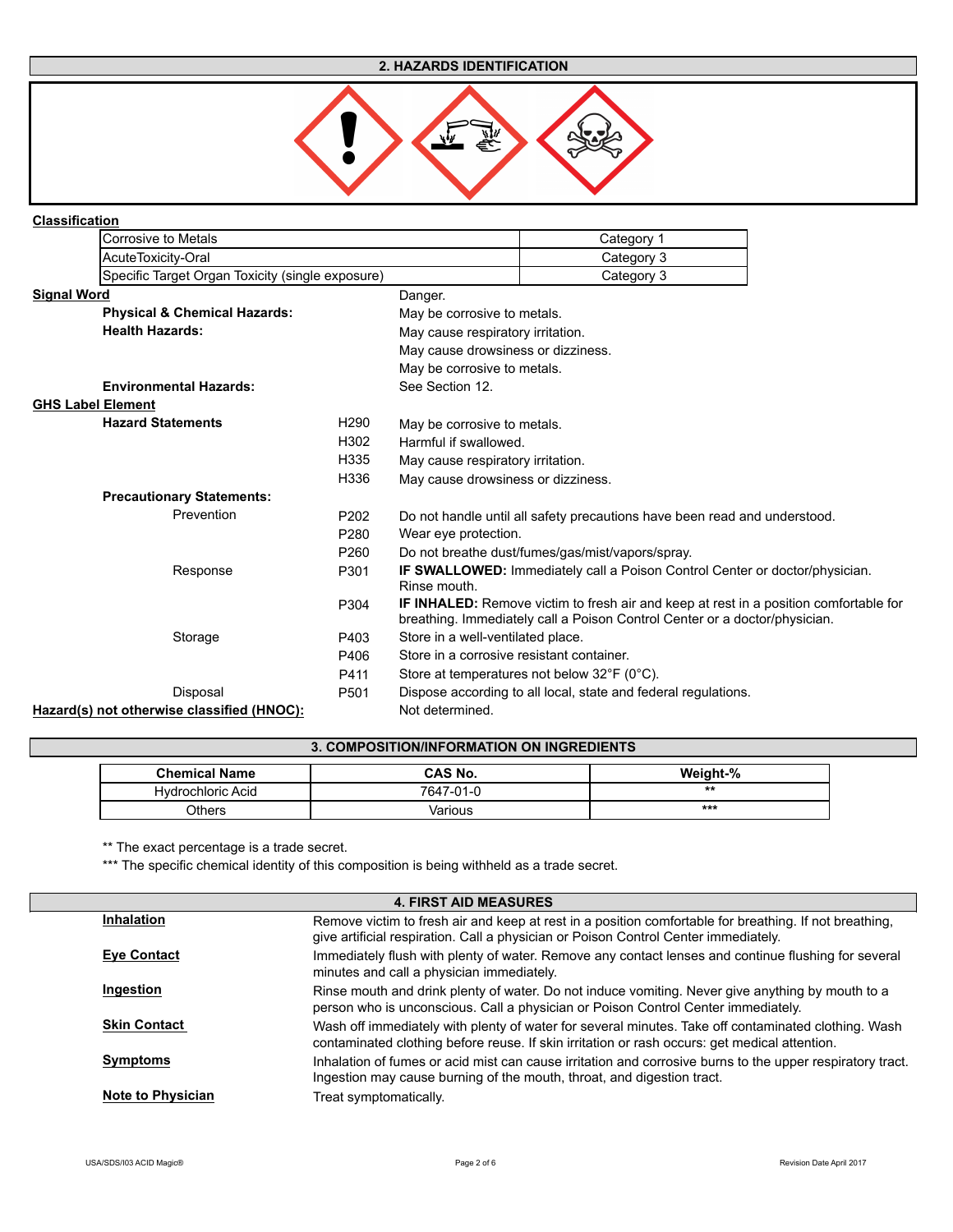| <b>5. FIRE-FIGHTING MEASURES</b>                                           |                                                                                                                                                                                                                                                                                                                                                                                                                 |
|----------------------------------------------------------------------------|-----------------------------------------------------------------------------------------------------------------------------------------------------------------------------------------------------------------------------------------------------------------------------------------------------------------------------------------------------------------------------------------------------------------|
| <b>Suitable Extinguishing Media</b>                                        | Use extinguishing measures that are appropriate to local<br>circumstances and the surrounding environment.                                                                                                                                                                                                                                                                                                      |
| <b>Unsuitable Extinguishing Media</b>                                      | None Determined.                                                                                                                                                                                                                                                                                                                                                                                                |
| <b>Specific Hazards Arising from the Chemical</b>                          | Contact with metals may evolve flammable hydrogen gas. The<br>decomposition can lead to the release of toxic/corrosive gases<br>and vapors.                                                                                                                                                                                                                                                                     |
| <b>Hazardous Combustion Products</b>                                       | Hydrogen Chloride.                                                                                                                                                                                                                                                                                                                                                                                              |
| <b>Protective Equipment and Precautions for Firefighters</b>               | As in any fire, wear self-contained breathing apparatus pressure-<br>demand, MSHA/NIOSH (approved or equivalent) and full<br>protective gear.                                                                                                                                                                                                                                                                   |
| <b>6. ACCIDENTAL RELEASE MEASURES</b>                                      |                                                                                                                                                                                                                                                                                                                                                                                                                 |
| <b>Personal Precautions, Protective Equipment and Emergency Procedures</b> |                                                                                                                                                                                                                                                                                                                                                                                                                 |
| <b>Personal Precautions</b>                                                | Use personal protective equipment as required.                                                                                                                                                                                                                                                                                                                                                                  |
| <b>For Emergency Responders</b>                                            | Restrict access to spill area. Ventilate the area.                                                                                                                                                                                                                                                                                                                                                              |
| <b>Environmental Precautions</b>                                           | Prevent entry into waterways, sewers, basements or confined<br>areas.                                                                                                                                                                                                                                                                                                                                           |
| <b>Methods and Material for Containment and Cleaning Up</b>                |                                                                                                                                                                                                                                                                                                                                                                                                                 |
| <b>Methods for Containment</b>                                             | Prevent further leakage or spillage if safe to do so.                                                                                                                                                                                                                                                                                                                                                           |
| <b>Methods for Cleaning Up</b>                                             | Soak up with inert absorbent material. Flush residue with water.<br>Neutralize with soda ash or other acid-neutralizing agent.                                                                                                                                                                                                                                                                                  |
| <b>7. HANDLING AND STORAGE</b>                                             |                                                                                                                                                                                                                                                                                                                                                                                                                 |
| <b>Precautions for Safe Handling</b>                                       |                                                                                                                                                                                                                                                                                                                                                                                                                 |
| <b>Advice on Safe Handling</b>                                             | Wash face, hands, and any exposed skin thoroughly after<br>handling.                                                                                                                                                                                                                                                                                                                                            |
|                                                                            | Do not eat, drink or smoke when using this product.                                                                                                                                                                                                                                                                                                                                                             |
|                                                                            | Avoid breathing vapors, mist or gas. Use only in well-ventilated<br>areas.                                                                                                                                                                                                                                                                                                                                      |
|                                                                            | Keep out of the reach of children and pets.                                                                                                                                                                                                                                                                                                                                                                     |
| <b>Conditions for Safe Storage, Including any Incompatibilities</b>        |                                                                                                                                                                                                                                                                                                                                                                                                                 |
| <b>Storage Conditions</b>                                                  | Keep containers tightly closed in a dry, cool and well-ventilated<br>place. Protect from direct sunlight. Keep away from heat. Store<br>away from incompatible materials. Store in a closed, properly<br>labeled, and acid resistant container. Avoid storing below 32°F<br>(0°C). Do not store near alkalis, highly flammable or oxidizing<br>substances. Product must not contact chlorine bleach or cyanide. |
| <b>Packaging Material</b>                                                  | Keep in orignial container.                                                                                                                                                                                                                                                                                                                                                                                     |
| <b>Incompatible Materials</b>                                              | Do not store near alkalis, highly flammable or oxidizing<br>substances. Product must not contact chlorine bleach or cyanide.                                                                                                                                                                                                                                                                                    |

# **Exposure Guidelines**

#### **Chemical Name ACGIH TLV OSHA PEL NIOSH IDLH** Hydrochloric Acid Ceiling: 2 ppm (vacated) Ceiling: 5 ppm (vacated) Ceiling: 7 mg/m<sup>3</sup> Ceiling: 5 ppm Ceiling: 7 mg/m<sup>3</sup> IDLH: 50 ppm Ceiling: 5 ppm Ceiling: 7 mg/m<sup>3</sup>

**8. EXPOSURE CONTROLS AND PERSONAL PROTECTION**

## **Appropriate Engineering Controls**

**Individual Protection Measures, such as Personal Protective Equipment**

**Eye/Face Protection**

**Skin and Body Protection**

# **Respiratory Protection**

**Exposure Guidelines Exposure Guidelines See above occupational exposure limits.** Eyewash stations.

> Wear goggles or chemical safety glasses. Face protection shield. Wear water-resistant gloves. Wear appropriate clothing to prevent repeated or prolonged skin contact. Under normal conditions, respirator is not normally required. Use acid resistant respirator if concentration is high.

**General Hygiene Considerations** Handle in accordance with good industrial hygiene and safety practices.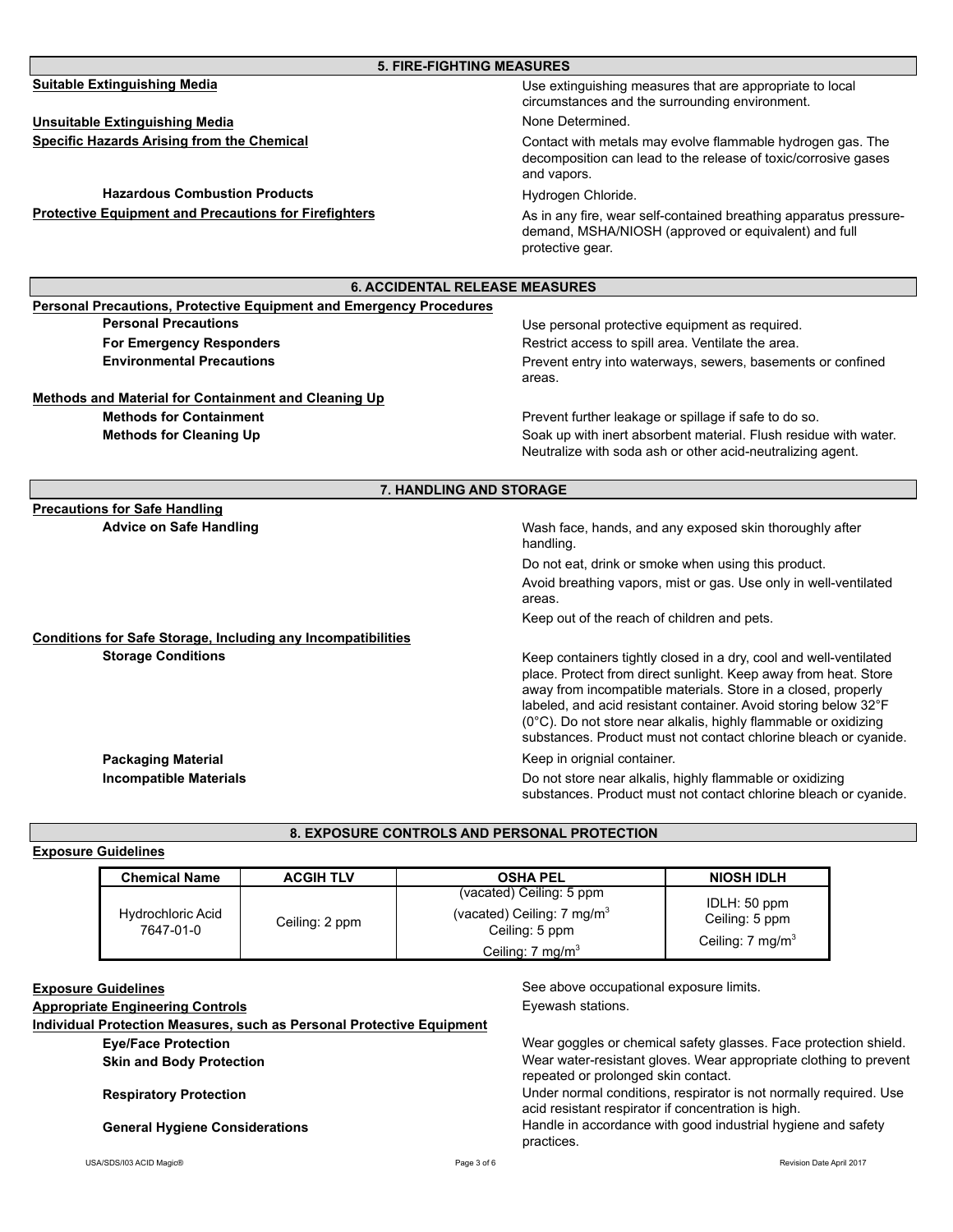#### **Information on Basic Physical and Chemical Properties 9. PHYSICAL AND CHEMICAL PROPERTIES**

| <b>Physical State</b>                 | Liguid. | Appearance                        | Clear to Yellow Liquid.          | Color | Clear<br>to Yellow. | Odor                 | Not<br>Determined. |
|---------------------------------------|---------|-----------------------------------|----------------------------------|-------|---------------------|----------------------|--------------------|
| <b>Property</b>                       |         | <b>Values</b>                     | <b>Property</b>                  |       |                     | <b>Values</b>        |                    |
| <b>pH</b>                             |         | $< 1 (25^{\circ}C / 77^{\circ}F)$ | <b>Specific Gravity</b>          |       |                     | 1.11 (60°F / 15.5°C) |                    |
| <b>Melting Point / Freezing Point</b> |         | Not Determined.                   | <b>Water Solubility</b>          |       |                     | Complete Soluble.    |                    |
| <b>Boiling Point / Boiling Range</b>  |         | 212°F / 100°C                     | <b>IPartition Coefficient</b>    |       |                     | Not Determined.      |                    |
| <b>IFlash Point</b>                   |         | Not Determined.                   | <b>Autoignition Temperature</b>  |       |                     | Not Determined.      |                    |
| <b>Evaporation Rate</b>               |         | ← 1                               | <b>Decomposition Temperature</b> |       |                     | Not Determined.      |                    |
| <b>Flammability (Solid/Gas)</b>       |         | N/A - Liquid.                     | <b>Kinematic Viscosity</b>       |       | Not Determined.     |                      |                    |
| <b>Flammability Limits In Air</b>     |         | Not Determined.                   | <b>Dynamic Viscosity</b>         |       | Not Determined.     |                      |                    |
| <b>Vapor Pressure</b>                 |         | Not Determined.                   | <b>Explosive Properties</b>      |       |                     | Not Explosive.       |                    |
| <b>Vapor Density</b>                  |         | > 1                               | <b>Oxidizing Properties</b>      |       | Not Determined.     |                      |                    |

| <b>10. STABILITY AND REACTIVITY</b>       |                                                                                                                 |
|-------------------------------------------|-----------------------------------------------------------------------------------------------------------------|
| Reactivity                                | Not reactive under normal conditions.                                                                           |
| <b>Chemical Stability</b>                 | Stable under recommended storage conditions.                                                                    |
| <b>Possibility of Hazardous Reactions</b> | Reacts with carbon steel, aluminum and copper.                                                                  |
| <b>Hazardous Polymerization</b>           | Aldehydes & epoxides, in the presence of HCI, will cause<br>hazardous polymerization.                           |
| <b>Conditions to Avoid</b>                | Avoid high temperatures. Incompatible materials. Avoid storing<br>below $32^{\circ}$ F (0 $^{\circ}$ C).        |
| <b>Incompatible Materials</b>             | Alkalis. Strong oxidizing agents. Acetic anhydride. Oleum. Amines.<br>Vinyl acetate. Cyanides. Chlorine bleach. |
| <b>Hazardous Decomposition Products</b>   | HCI gas evolved from heating; hydrogen gas evolved by reaction.                                                 |

#### **11. TOXICOLOGICAL INFORMATION**

Eye contact. Skin contact. Inhalation. Ingestion.

**Ingestion Ingestion Ingestion Avoid breathing vapors or mists. Skin Contact No effect for healthy, intact skin.** No effect for healthy, intact skin. Harmful if swallowed.

# **Eye Contact Avoid contact** Avoid contact with eyes.

#### **Component Information**

**Information on Likely Routes of Exposure**

**Inhalation**

**Routes of Exposure**

| <b>Chemical Name</b> | Oral LD <sub>50</sub> | Dermal $LD_{50}$      | Inhalation $LC_{50}$ |
|----------------------|-----------------------|-----------------------|----------------------|
| Hydrochloric Acid    | 700 mg/kg (Rat)       |                       |                      |
| 7647-01-0            |                       | > 5010 mg/kg (Rabbit) | 3124 ppm (Rat) 1 hr. |

# **Delayed and Immediate Effects as well as Chronic Effects from Short and Long-term Exposure**<br>Carcinogenicity **Carcinogenicity**

The product as a whole has not been tested.

| <b>Chemical Name</b>                  | <b>ACGIH</b> | IARC    | <b>NTP</b> | <b>OSHA</b> |
|---------------------------------------|--------------|---------|------------|-------------|
| <b>Hydrochloric Acid</b><br>7647-01-0 | N/A          | Group 3 | N/A        | N/A         |

# **ACGIH (The American Conference of Governmental Industrial Hygienists)**

A4 - Not Classifiable as a Human Carcinogen.

**IARC( International Agency for Research on Cancer)**

Group 3 - Not Carcinogenic to Humans.

#### **Numerical Measures of Toxicity**

Not Determined.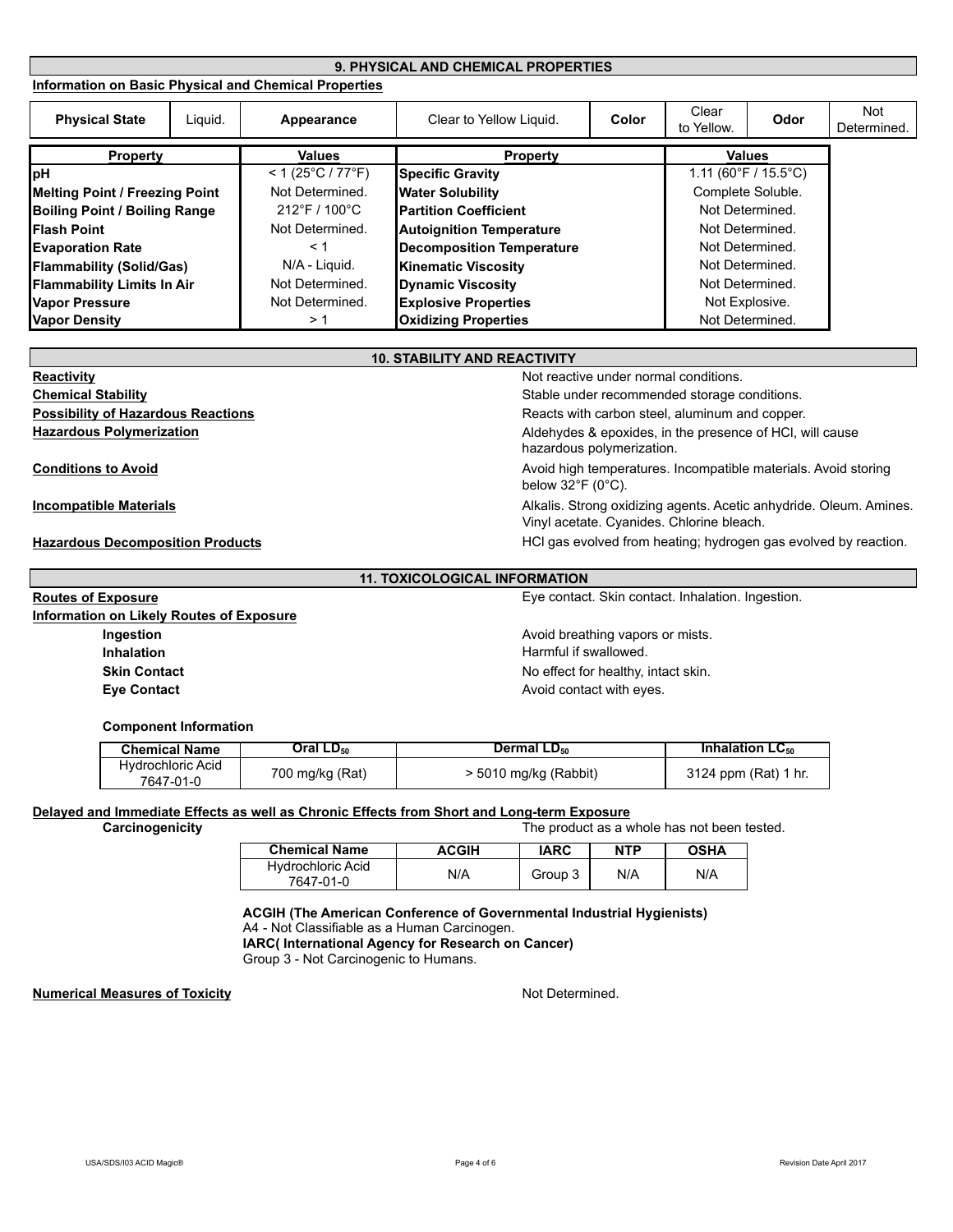| Page 5 of 6 |  |  |
|-------------|--|--|
|             |  |  |

|                                           |                                                                      |                                                                                                  | <b>12. ECOLOGICAL INFORMATION</b>                        |                                                                          |                                                                                                                                                        |
|-------------------------------------------|----------------------------------------------------------------------|--------------------------------------------------------------------------------------------------|----------------------------------------------------------|--------------------------------------------------------------------------|--------------------------------------------------------------------------------------------------------------------------------------------------------|
| <b>Ecotoxicity</b>                        |                                                                      |                                                                                                  |                                                          |                                                                          | An environmental hazard cannot be excluded in the event of unprofessional handling or disposal.                                                        |
|                                           | <b>Chemical Name</b>                                                 | Algae/aquatic plants                                                                             | Fish                                                     | <b>Toxicity to</b><br>microorganisms                                     | <b>Crustacea</b>                                                                                                                                       |
|                                           | Hydrochloric Acid<br>7647-01-0                                       | $EC_{50}$ Selenastum<br>capricornnutum<br>(Green Algae):<br>0.0492 mg/L/72 hr.<br>(pH 5.3)       | 282: 96 hr.<br>Gambusia affinis<br>mg/L $LC_{50}$ static | None Known                                                               | LC <sub>50</sub> ; Species: Cragnon cragnon<br>(Common shrimp, adult);<br>Conditions; saltwater, renewal, 15° C;<br>Concentration: 260 mg/L for 48 hr. |
| <b>Bioaccumulation</b><br><b>Mobility</b> | <b>Persistence and Degradability</b><br><b>Other Adverse Effects</b> |                                                                                                  |                                                          | Not Determined.<br>Not Determined.<br>Not Determined.<br>Not Determined. |                                                                                                                                                        |
|                                           |                                                                      |                                                                                                  | <b>13. DISPOSAL CONSIDERATIONS</b>                       |                                                                          |                                                                                                                                                        |
|                                           | <b>Waste Treatment Methods</b>                                       |                                                                                                  |                                                          |                                                                          |                                                                                                                                                        |
|                                           | <b>Disposal of Wastes</b>                                            |                                                                                                  |                                                          |                                                                          | Dispose according to all local, state and federal regulations.                                                                                         |
|                                           |                                                                      |                                                                                                  |                                                          |                                                                          | Dispose according to all local, state and federal regulations.                                                                                         |
|                                           | <b>Contaminated Packaging</b>                                        | Steps to be Taken in Case Material is Released or Spilled                                        |                                                          |                                                                          | Deny access to the area. Ventilate the area well. Large spills or leaks should be cleaned up and controlled with an inert absorbent                    |
|                                           |                                                                      | waterways. CERCLA reportable Quantity (RQ) is 5,000 lbs.                                         |                                                          |                                                                          | material. Flush surface with water and neutralize with soda ash or other acid-neutralizing agent. Prevent material from entering                       |
|                                           |                                                                      |                                                                                                  | <b>14. TRANSPORT INFORMATION</b>                         |                                                                          |                                                                                                                                                        |
| <b>Note</b>                               |                                                                      |                                                                                                  |                                                          |                                                                          | Please see current shipping paper for most up to date shipping information, including exemptions and special circumstances. Quarts and                 |
|                                           |                                                                      | gallons are shipped as Limited Quantity. Large sizes, 5 gallons or more, are shipped as class 8. |                                                          |                                                                          |                                                                                                                                                        |
|                                           | <b>DOT</b>                                                           | <b>UN/ID No</b><br><b>Proper Shipping Name</b>                                                   |                                                          | UN1760                                                                   |                                                                                                                                                        |
|                                           |                                                                      | <b>Hazard Class</b>                                                                              |                                                          | Corrosive Liquid, n.o.s. (Hydrochloric Acid)<br>8                        |                                                                                                                                                        |
|                                           |                                                                      | <b>Packing Group</b>                                                                             |                                                          | Ш                                                                        |                                                                                                                                                        |
|                                           | <b>IATA</b>                                                          | <b>UN/ID No</b>                                                                                  |                                                          | <b>UN1760</b>                                                            |                                                                                                                                                        |
|                                           |                                                                      | <b>Proper Shipping Name</b>                                                                      |                                                          | Corrosive Liquid, n.o.s. (Hydrochloric Acid)                             |                                                                                                                                                        |
|                                           |                                                                      | <b>Hazard Class</b>                                                                              |                                                          | 8                                                                        |                                                                                                                                                        |
|                                           |                                                                      | <b>Packing Group</b>                                                                             |                                                          | Ш                                                                        |                                                                                                                                                        |
|                                           | <b>IMDG</b>                                                          | <b>UN/ID No</b>                                                                                  |                                                          | <b>UN1760</b>                                                            |                                                                                                                                                        |
|                                           |                                                                      | <b>Proper Shipping Name</b><br><b>Hazard Class</b>                                               |                                                          | Corrosive Liquid, n.o.s. (Hydrochloric Acid)<br>8                        |                                                                                                                                                        |
|                                           | <b>NMFC</b>                                                          | <b>Packing Group</b><br><b>NMFC 44155.4 Class 70</b>                                             |                                                          | Ш                                                                        |                                                                                                                                                        |